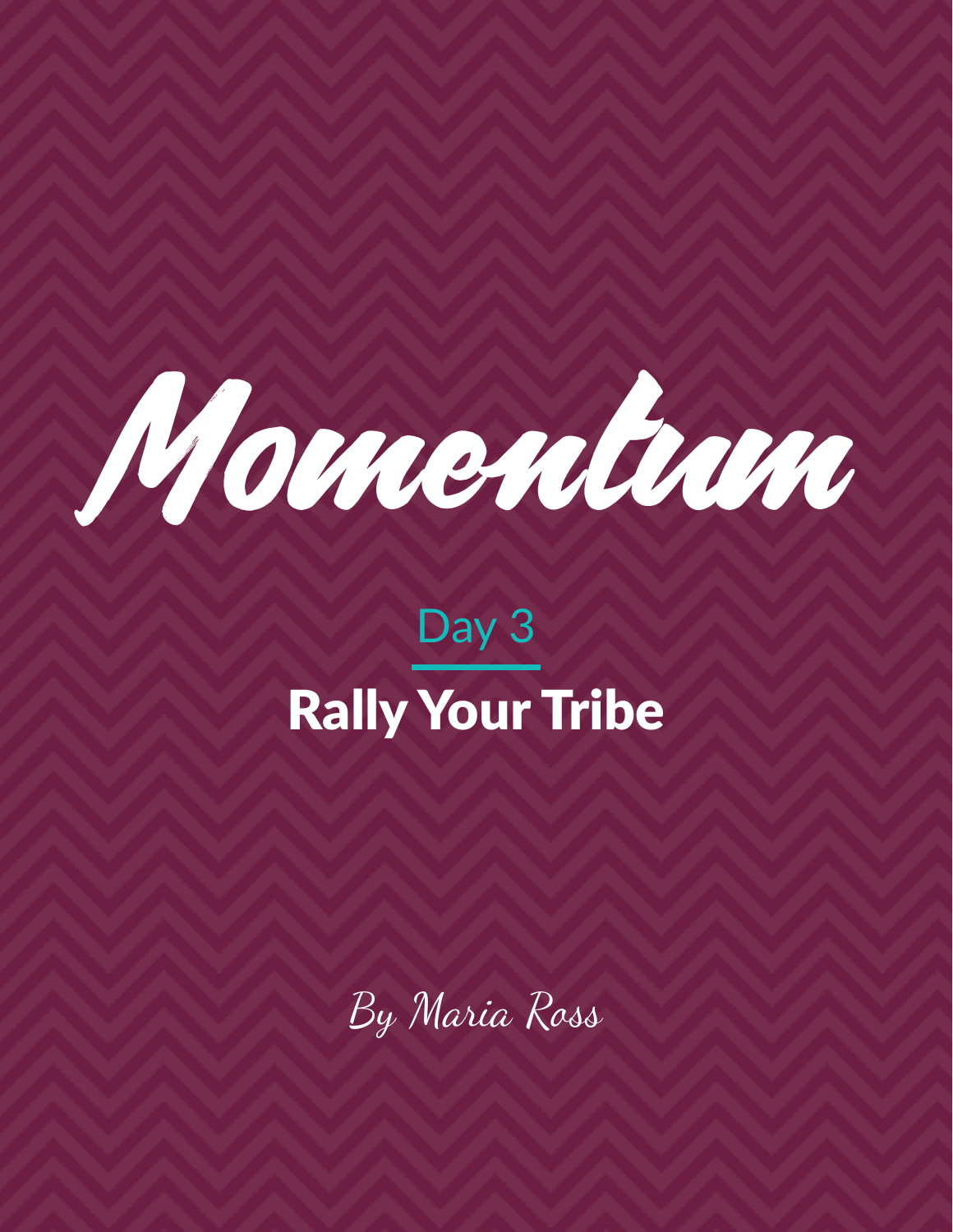### Here's What's Inside!

| Make Them a Mouth-Watering Offer5 |  |
|-----------------------------------|--|
|                                   |  |
|                                   |  |
| Your Assignment:                  |  |
|                                   |  |

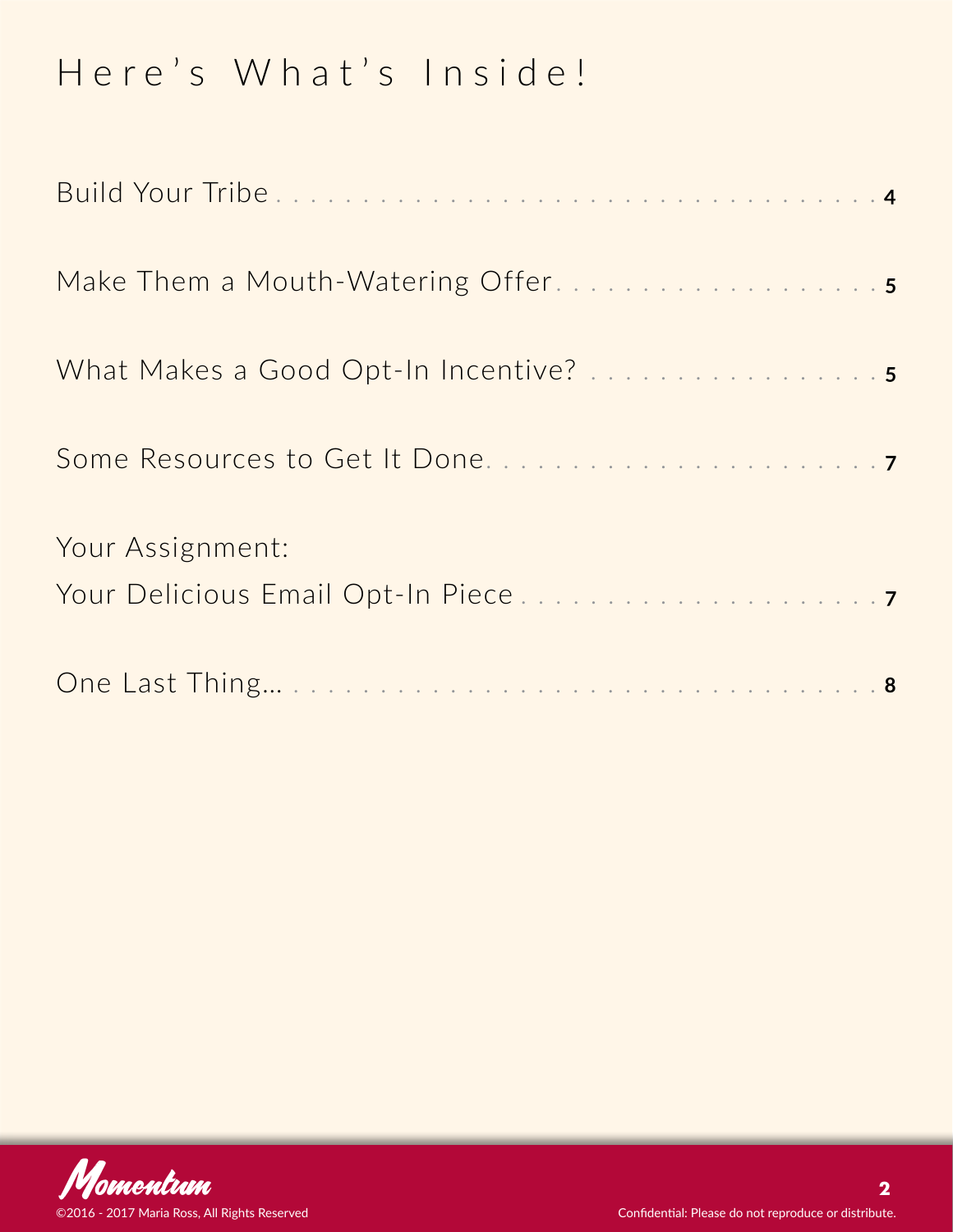# Day 3: Rally Your Tribe

#### **Imagine you're a superstar singer.**

You have millions of loyal fans all over the world that spend their days following your Instagram posts, retweeting you and wondering when your tour will come to their city next.

You interact with your community consistently, not just when your album drops. You share behind-thescenes footage, selfies, cool tidbits about what your famous colleagues are up to. You share your media appearances, favorite songs, cute dog pictures and wise inspirational advice.

Your fans love you. I mean, LOVE. YOU. Just posting a pic of your morning latte generates 1,032 comments. You build a relationship with them so that when you finally…*finally*…get ready to release that next album, their purchasing power alone could shoot you to #1.

Yes, you may invest in marketing sponsorships and paid advertising. But the most powerful surge in sales will come from that loyal group who already loves you and waits with baited breath to buy or support your next big scrumptious thing. They seriously Can. Not. Wait.

#### **This is the power and beauty of a loyal tribe.**

True, social media and paid advertising enables you to reach thousands if not millions of people with your message. The fact that social media is free is super attractive–but that message can also get lost in a fast-moving, ever-changing stream of updates.

**You want to have a list of special people at your fingertips.** People who adore your brand, recognize your influence, already see value in what you offer and who are not only eager to hear from you, but *dying to buy from you!*

Taylor Swift has her **[Swifties](http://www.urbandictionary.com/define.php?term=swiftie)** who trip over themselves, racing to purchase her next album. Lady Gaga has her tribe of Little Monsters who hang on her every word–and have their own **[special creative online community](https://littlemonsters.com/)**.

**[Marie Forleo](http://www.marieforleo.com/)** never has to buy a lick of paid advertising ever again if she doesn't want to because she has over 400,000 people on her email list! In fact, if only the people on her email list bought her next book, she'd be an instant best-seller.

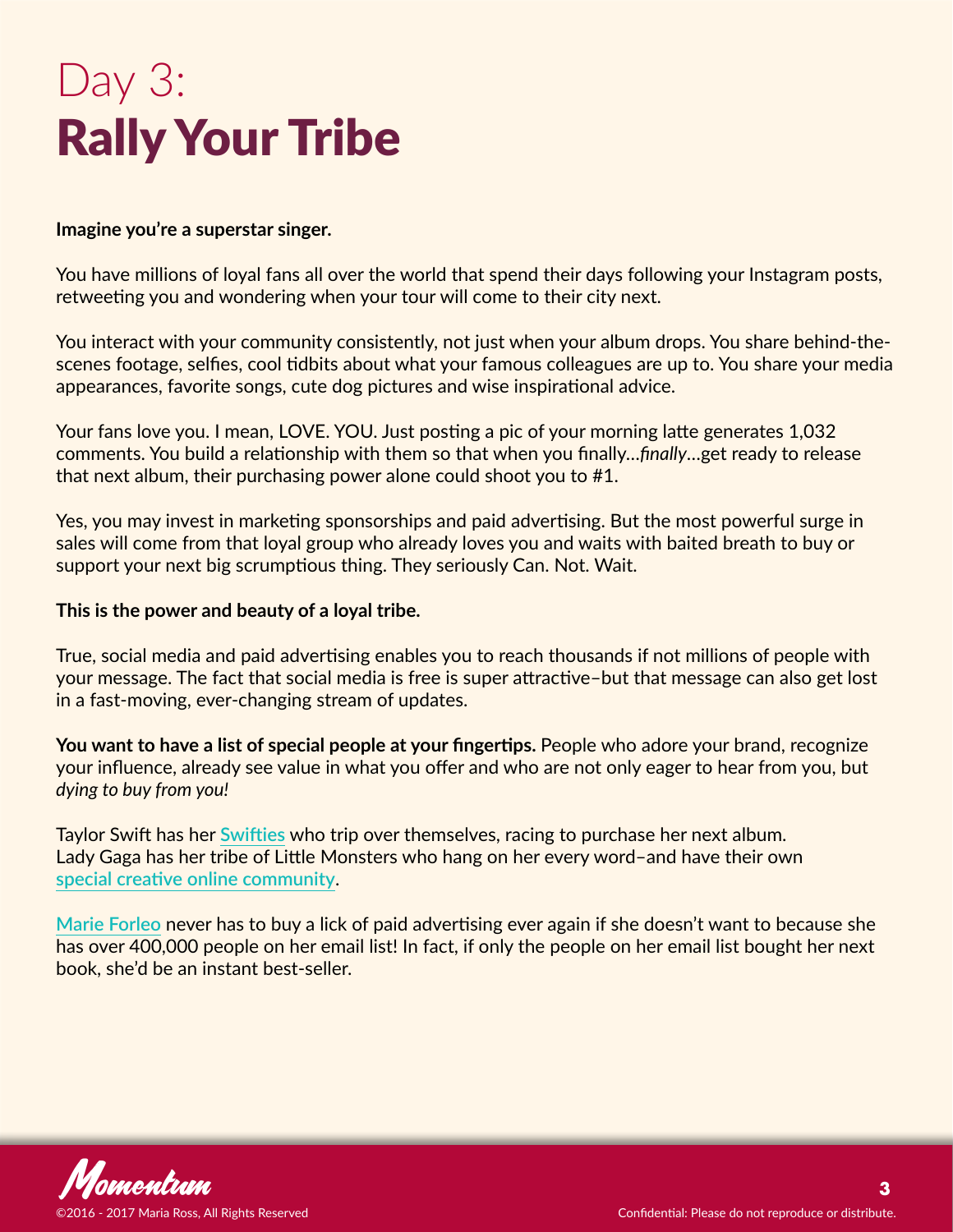### <span id="page-3-0"></span>**Build Your Tribe**

Until you are Beyonce or Taylor Swift, the best way to start building this loyal tribe right now is to incent people to give you their email list to get all the goodness you have to offer, straight to their inbox. This list is GOLD. These eager beavers are your warmest leads, already familiar with your brand and are raising their hands to hear from you.

### Building your email list is still the most important marketing activity in which you can invest.

If you're just launching your business and your list currently consists of your mother and your other email address, have no fear. It doesn't take much to start collecting those names on your website and driving people to sign up.

**Size does not matter.** Engagement does. If you have 500 rabid fans who hang on your every word and click everything you send, that is worth far more than 800,000 people who delete your emails without reading them or who never convert to buyers.

You do NOT want to just send mass emails from your email account. Spam filters will trip over themselves to thwart you from getting through–and more importantly, some organizations will blacklist your domain as a spammer.

#### **It's best to use an actual email marketing platform.**

It's not hard. Just choose one that works for your budget or preference. You can always switch out later. If you're just starting out, take a look at **[MailChimp](http://www.mailchimp.com/)** or **[Emma](http://www.myemma.com/)**. Find the most affordable plan (MailChimp is free for the first 2000 names but there are limitations on what you can do), take the tutorial and learn how to use the tool at the most basic level. If you know a fabulous web guru, let them install the form onto your website. No need to worry about tasks you can outsource, right? (Remember, it's all about simplifying your life!)

**Please, please do not over-analyze this.** Just pick one and go for it. As stated you can always switch later. People get so caught up in picking the "right" one and then never make a decision. This will NOT be you!

**Place your email sign up in multiple places on your website:** in the sidebar, above the fold, above or below the header banner, at the end of every blog post, on your Contact page. And don't forget to place a link in your own email signature and on social media, such as your Linked In or Twitter profiles.

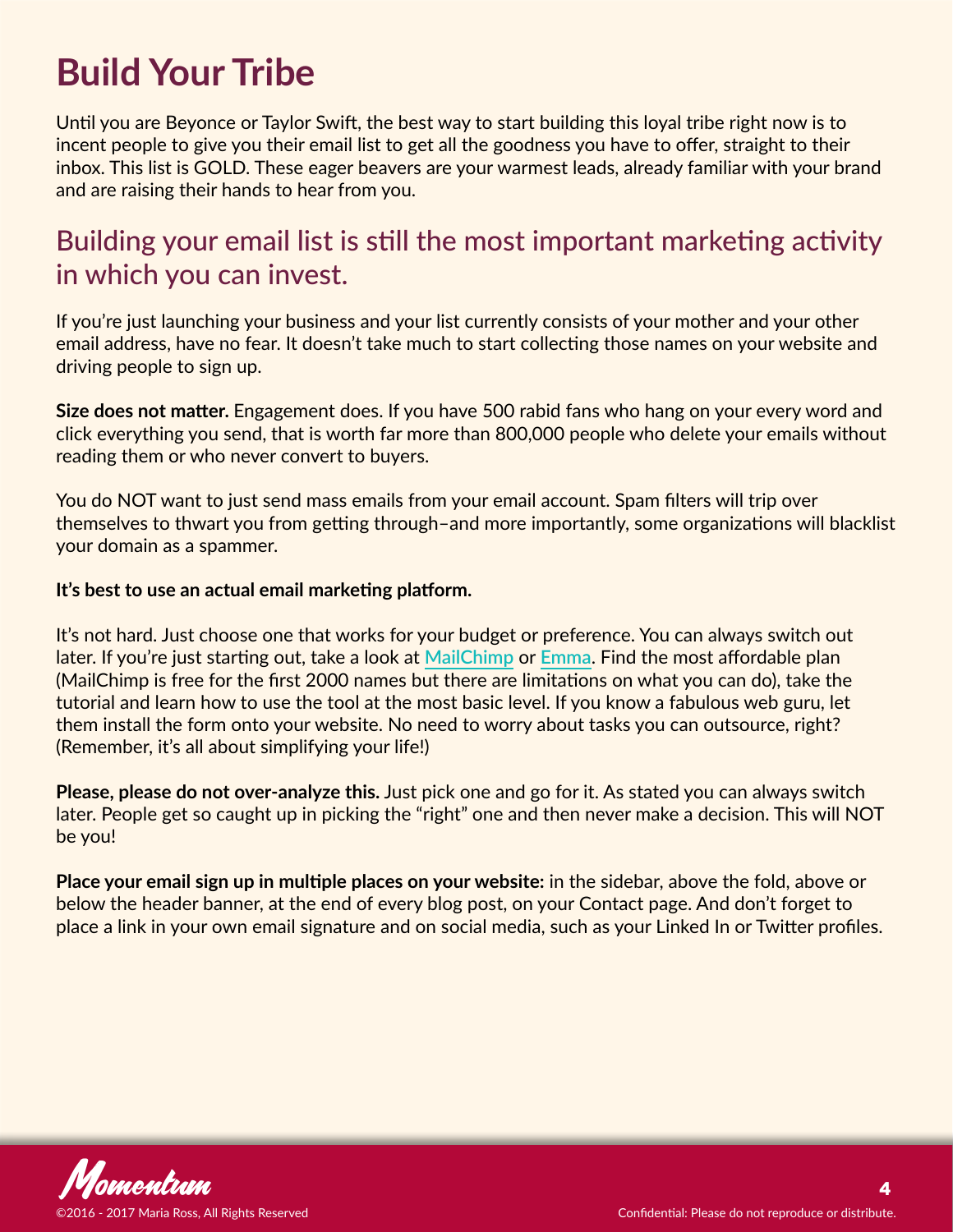### <span id="page-4-0"></span>**Make Them a Mouth-Watering Offer**

Once you have your sign-up form in place, your next task is **building your list.** This could be your goal if you're brand new or going strong but want a larger list. Again, if you work hard, a small list of loyal and engaged devotees can spell success. Or you can work the numbers. Up to you. After all, the more interested people in your tribe, the more opportunities to engage and convert loyal fans!

This is where a magical little piece of content comes into play. It's called your email opt-in incentive. And you give it to them absolutely free…well, not *really free*: they pay for it by trusting you with their precious email address.

I hate to tell you, but while it's okay at the very start to simply ask people to sign up for generic "weekly emails and tips," it's better to offer an additional, instant-gratification incentive. I know you're busy setting up your books, building your website, networking, etc. but at some point, it benefits you to do this. You want as many warm leads as you can gather so you can offer them your brilliance.

You know how crowded your email inbox is, right? How much the constant onslaught of new unread mail makes you want to go screaming into the night? So is Bob's. And Jordan's. And Betsy's.

**Give people a reason to invite you into their crowded inbox each week.** What bonus can you offer right now that also doubles as a sample of your fabulous skills, style and expertise?

### **What Makes a Good Opt-In Incentive?**

Well, it depends on your area of expertise. An email incentive opt-in could be a:

- **• Checklist, eBook or Tip Sheet: [9 Days to a Smarter, Tighter, More Lucrative Brand Plan](http://red-slice.com/9-days/)**, or **[Mindfulness Starts With You: 7 Daily Micro-Practices to Shift Your Experience](http://www.withpause.com/).**
- **• Challenge:** The 10 Day Path to Courage, the 7 Day WordPress Bootcamp, 5 Day MOMENTUM Marketing Challenge (!)
- **• Playlist, Podcast, or Audio File:** A guided meditation, a rocking musical playlist, a recording of your riveting presentation (think audiobook!). Or you can record any of your tips and tricks as an audio file as well, if you like speaking rather than writing.
- **• Video:** a 10-minute training, a series of 2 minute-tutorials.
- **• Free Consult:** 30-minute coaching call, a website audit, a Getting-to-Know you call.
- **• Get Creative:** Artist **[Kent Youngstrom](http://experience.kentyoungstrom.com/)** offers a beautiful image for your phone for signing up!

**Make this super easy on yourself.** If it takes you longer than ten minutes to outline the content, it's too complex. Also, if it takes people longer than about 10 minutes to consume, it's way too long and complicated.

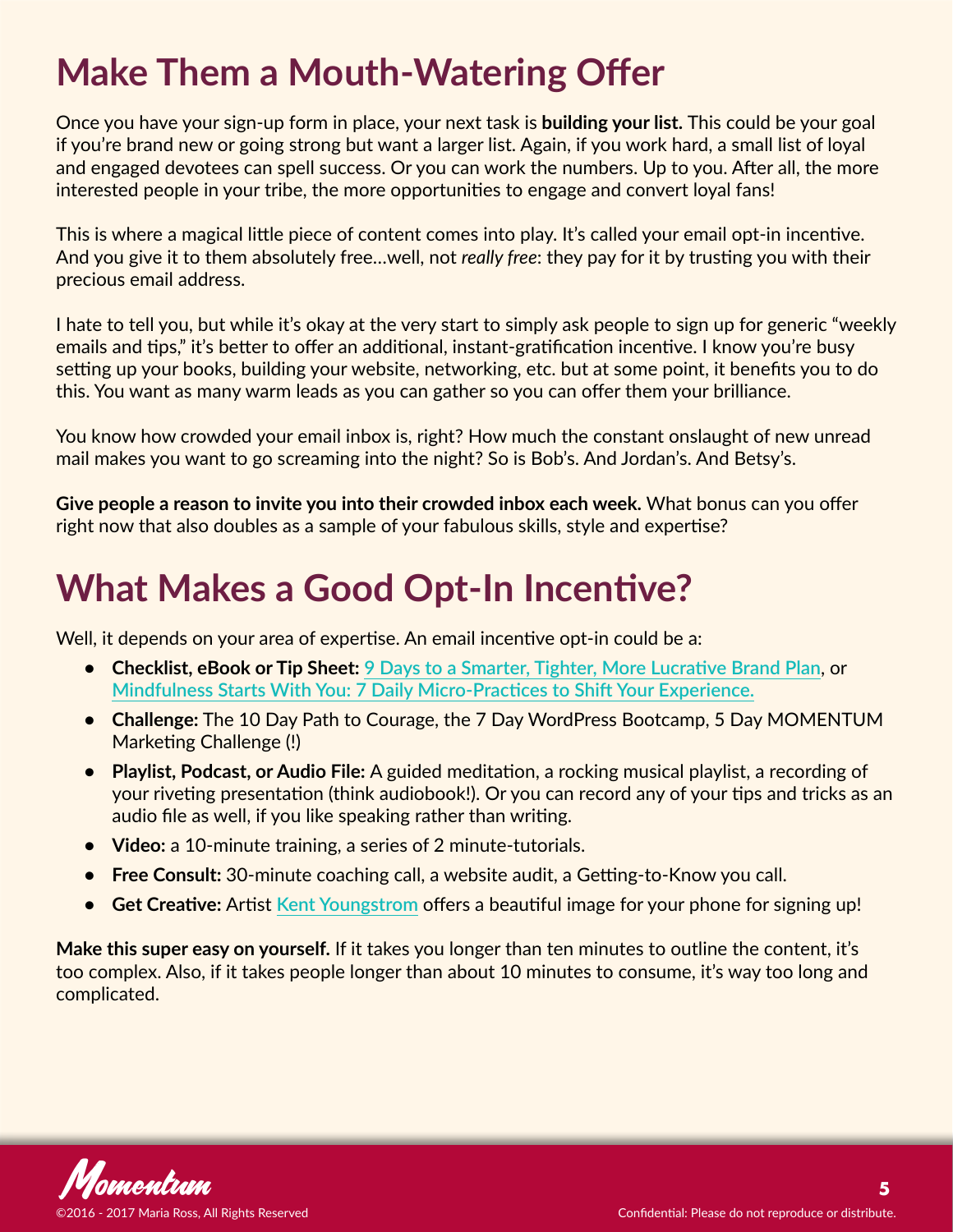Please DO NOT underestimate the value of basic knowledge you possess, thinking, "Everyone already knows this!" Trust me. They don't. That's why they need you. YOU are the expert. What seems "Well, duh!" to you is a mind-blowing epiphany for us. What's the easiest yet most powerful tips you can offer that are literally like a 101-level course in your subject area? Create that! Or better yet, re-use content if you already have it.

To help you along, here's a sample tip sheet template you can use. Feel free to get creative and craft something in your own brand voice, but this will get you started:

#### *5 Tips for (DOING WHATEVER)*

*Examples: Building a Kick-Ass Website, Starting a Meditation Practice, Teaching Your Kids Good Manners, Running Your Business, Writing a Book, Taking a Heart-Stopping Photograph, Handling Stress, Speaking on Stage, Cultivating Your Leadership Prowess…..I could go on…!*

#### **WELCOME!**

*Have you ever…(STATE THE ISSUE OR PROBLEM YOUR TIP SHEET HELPS SOLVE). Get them to relate and nod their heads "Yes!" to what you're about to offer them.*

*Here are 5 tips to help you… (DO WHATEVER):*

#### Tip #1: HEADLINE/TIP TITLE

*Two or three sentences to explain this tip and help them put it into practice. Use analogies, success stories or examples if you like.*

#### Repeat this for Tips #2 through #5

#### **IN CLOSING:**

*Follow these tips and you will be well on your way to (SOLVING THIS PROBLEM). And remember to (ANY LAST GEMS OF ADVICE YOU'D LIKE TO ADD OR WITTY SOUNDBITES? Whip those out as a strong close!)*

*(Here's where you tell them what to do next: Your Call to Action)*

*If you liked this tips, please feel free to share them and tag me @(SO-AND-SO) in the post. Would love to see which ones tickled your fancy the most! And to learn more powerful tips on (YOUR SUBJECT), don't forget to check out more on my site, (YOU.COM), soak up my weekly blog advice and follow me on social media (LIST YOUR SOCIAL MEDIA HANDLES HERE)*

#### **ABOUT THE AUTHOR/COMPANY:**

*Your bio or company description. You're never sure where they may have downloaded this piece from or if they won't look at it for weeks, so it bears repeating!*

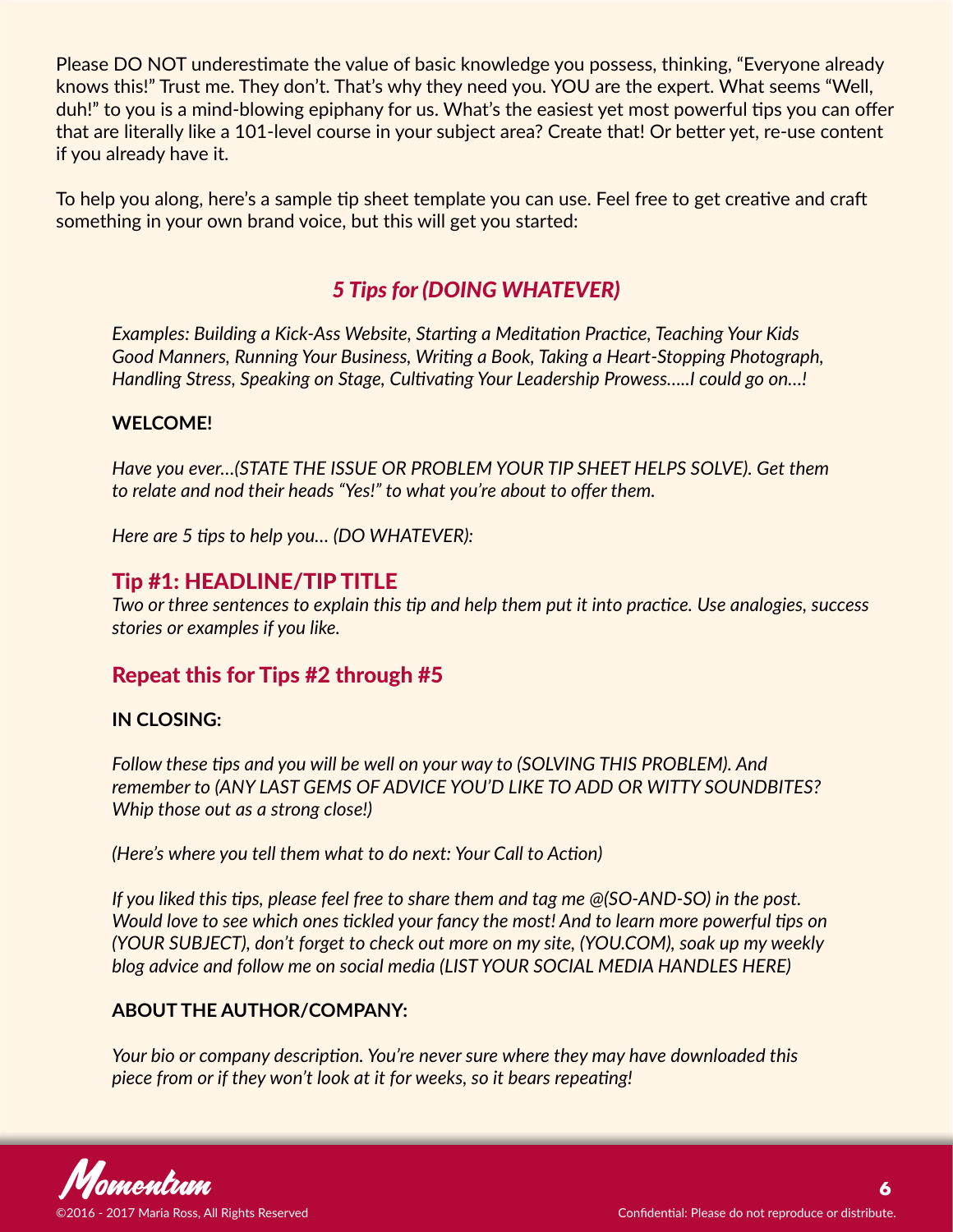### <span id="page-6-0"></span>**Some Resources to Get It Done**

Revisit the resources I gave you yesterday but also check these out:

- If you want to create a groovy playlist, check out **[8Tracks](http://8tracks.com/)**.
- If you want to record a sweet welcome message, try **[Vocaroo](http://vocaroo.com/)**.
- If you want to record a powerful audio lesson or interview, **[Audacity](https://sourceforge.net/projects/audacity/)** or **[Ecamm Call Recorder for Skype](http://www.ecamm.com/mac/callrecorder/)** are great tools.
- And if you want to record a sassy video or slide presentation, try **[QuickTime](http://www.apple.com/quicktime/download/)** for recording and editing. Or use your laptop webcam or iPhone to record and then edit using Windows Movie (PC) Maker, iMovie (Mac) or YouTube's Creator Studio.

## **Your Assignment: Your Delicious Email Opt-In Piece**

**Of all the ideas above, what opt-in incentive piece thrills you the most?** Pick an intriguing or descriptive title that will make people say, "Ooh, I MUST have that now!"

**Now, draft a rough outline of your opt-in piece in the space below.** If you're offering a recording, write a fun, inviting intro to what it is, why it's useful and why they must have it NOW! If it's a tip sheet, brainstorm what some of those tips might be. If it's a training video, outline what you will want to teach, etc.:

### Congratulations! You have just completed your third MOMENTUM lesson. Are you totally psyched to cross this off your to-do list?

#### *But wait, you're not quite done….*

Now: post your clever email opt-in incentive idea and title in our nurturing **[Facebook group](https://www.facebook.com/groups/238333860005596/)** for a chance to win a fabulous prize.